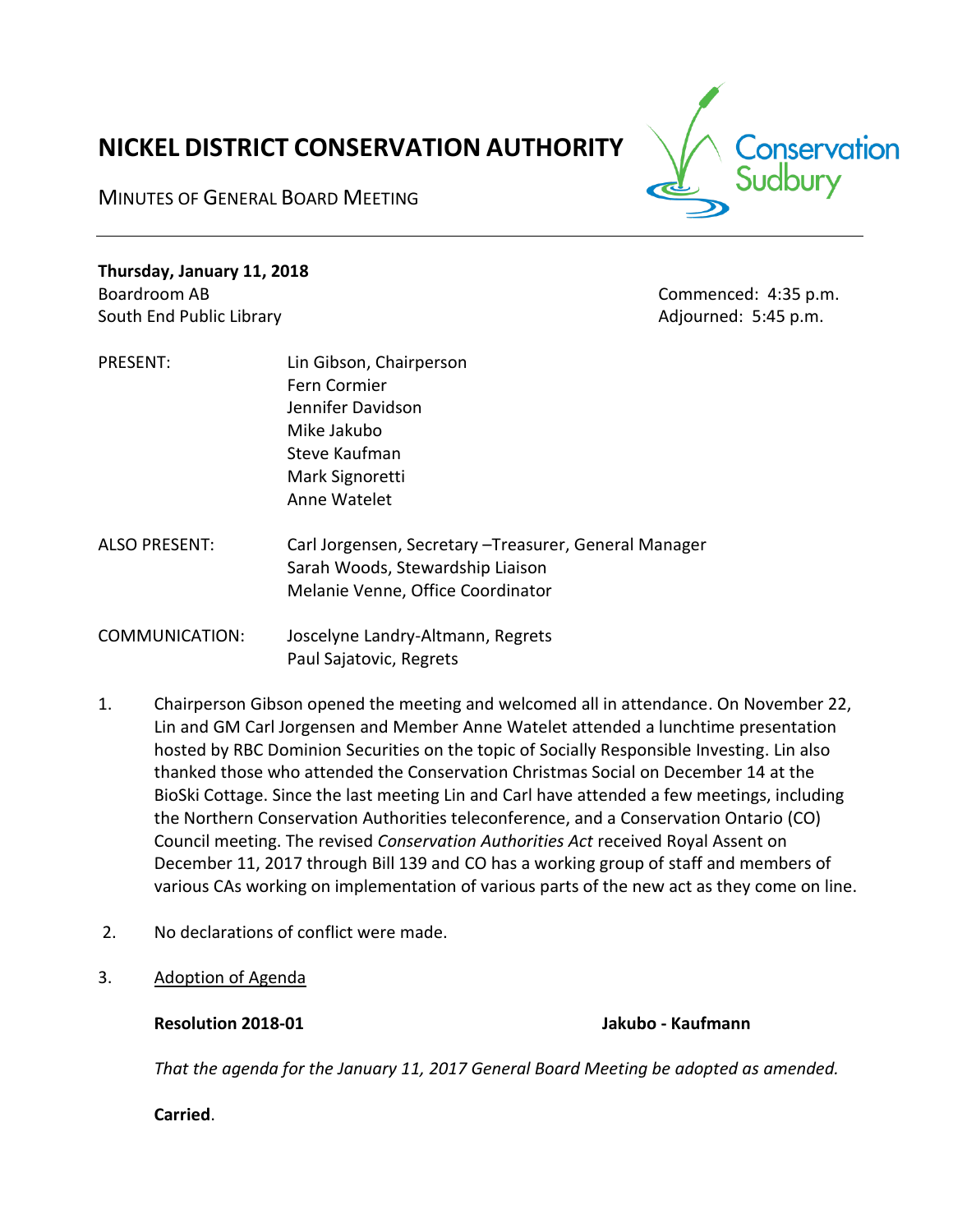# 4. Adoption of Minutes of Previous Meetings

# **Resolution 2018-02 Watelet - Davidson**

*That the minutes of the November 9, 2017 General Board Meeting, as duplicated and circulated be approved.*

### C**arried**.

Carl provided an update arising from the November 2017 Board meeting minutes; a nuisance beaver management meeting with various local agencies is scheduled for Tuesday January 16, 2018. It is hoped that in the future a protocol for addressing nuisance beavers in a uniform way can be developed for the Sudbury region.

### 5. General Business

a) Section 28 Report

**Resolution 2018-03 Jakubo - Watelet**

*That the report for permits issued under Section 28 of the Conservation Authorities Act for November and December 2017 is received.*

# **Carried.**

Carl highlighted that the section 28 report is in a new format. A few members made a few suggestions and these will also be incorporated in future.

#### 6. In-Camera Session

#### **Resolution 2018-04 Watelet - Kaufman**

*That we go in-camera at 4:47 p.m.*

# **Carried.**

Mark Signoretti joined the meeting at 4:50p.m.

At 5:20 p.m. the Board ended the in-camera session with two resolutions forthcoming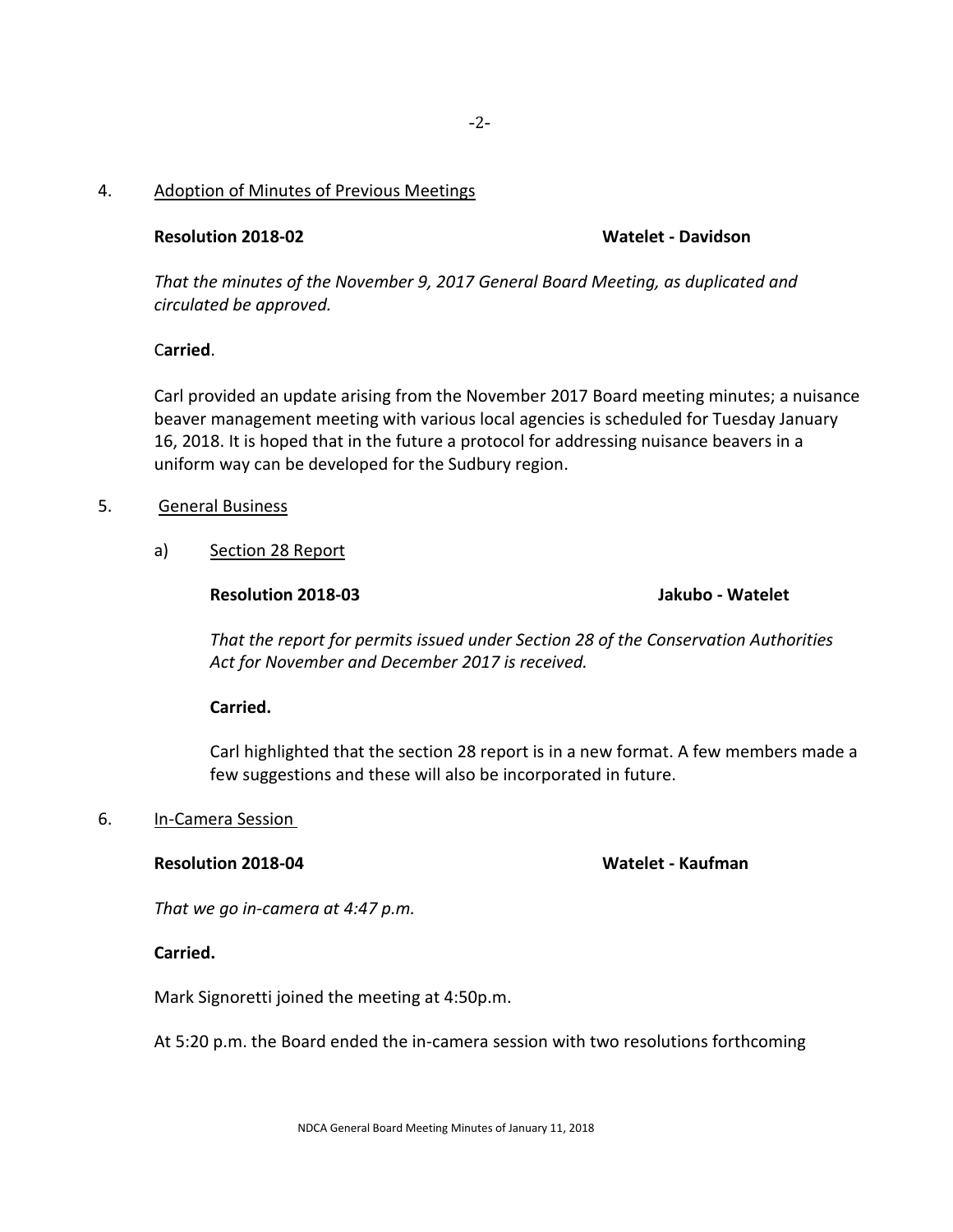#### **Resolution 2018-05 Kaufman – Jakubo**

Whereas, the NDCA General Manager/Secretary-Treasurer's 2017 performance evaluation was completed on January 9, 2018 between Chairperson Lin Gibson and Carl Jorgensen. And whereas, the outcome of said evaluation resulted in a strong overall performance rating with respect to achieved goals in 2017. And whereas, the GM's compensation has not been increased based on performance rating since hire date of October 27, 2014 at a Group 10: Level 1 salary.

Therefore, be it resolved that the Board of Directors approves an upgrade in salary to Group 10: Level 2 as per the current salary schedule for the NDCA.

**Carried.** 

#### **Resolution 2018-06 Kaufman – Watelet**

Whereas the NDCA GM/Secretary-Treasurer was hired effective October 27, 2014, and vacation allotment was based on recognized years of service in related industry and consequently a corresponding five week vacation period.

Therefore be it resolved that the Board of Directors recommends that the prior applicable years of service for the current GM at the time of hire be set at six years and actual years to date served as GM for the NDCA be added consecutively to total nine years of applicable service to October 27, 2017. The vacation allotment for the GM will be in accordance with the NDCA Personnel Policy (section 8.0, Vacation Period for regular full-time employees)

# **Carried.**

# 9. New Business

# a) Health and Safety Policy

Carl briefly outlined the updated version of the Health and Safety policy. It is anticipated that staff will annually bring updates of the policy to the NDCA board for approval. The document is a work in progress and is intended to be a living document. Members made some suggestions for additional sections, and also regarding employee proof of receipt and understanding of the updated policy.